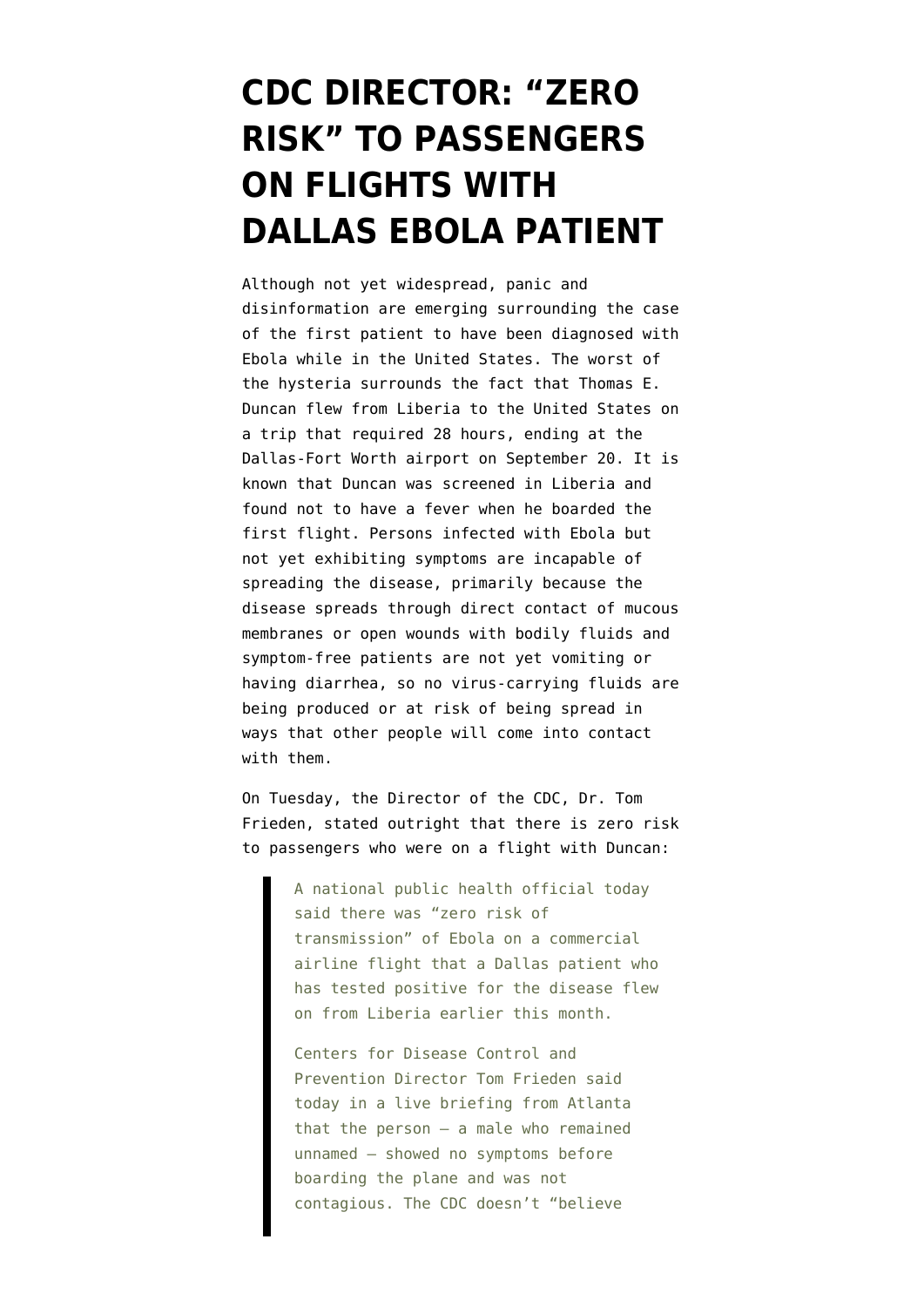there is any risk to anyone who was on the flight at that time," he said.

Despite Frieden's clear statement that other passengers face no risk, the press continued to hound CDC and the airlines until Duncan's itinerary was released. While [CBS was moderately](http://www.cbsnews.com/news/ebola-patient-thomas-eric-duncan-flew-united-airlines-to-dallas-texas/) [responsible](http://www.cbsnews.com/news/ebola-patient-thomas-eric-duncan-flew-united-airlines-to-dallas-texas/) in their coverage of the flight information, the [Daily Mail asked breathlessly](http://www.dailymail.co.uk/news/article-2777375/Were-YOU-flight-America-s-Ebola-victim-United-Airlines-reveals-details-three-flights-Thomas-Duncan-caught-Liberia-Dallas.html) in their headline whether YOU were on a flight with Duncan. Even more incredibly, [stocks in US](http://www.cbsnews.com/news/october-starts-with-a-fright-for-stocks/) [airlines were dumped yesterday](http://www.cbsnews.com/news/october-starts-with-a-fright-for-stocks/) in response to the news of Duncan's flights:

> Investors were also selling stocks following news that the first case of Ebola had been diagnosed in the U.S. Investors dumped airline stocks and bought a handful of drug companies working on experimental Ebola treatments.

The story of just [how Duncan became infected](http://www.nytimes.com/2014/10/02/world/africa/ebola-victim-texas-thomas-eric-duncan.html) is a sad one. On September 15 (recall that he left Liberia on the 19th and arrived in Dallas the 20th), Duncan helped neighbors take their 19 year-old daughter to the hospital. Sadly, the hospital was already overwhelmed with patients and she was turned away, only to die early the next morning after returning:

> In a pattern often seen here in Monrovia, the Liberian capital, the family of the woman, Marthalene Williams, 19, took her by taxi to a hospital with Mr. Duncan's help on Sept. 15 after failing to get an ambulance, said her parents, Emmanuel and Amie Williams. She was convulsing and seven months pregnant, they said.

Turned away from a hospital for lack of space in its Ebola treatment ward, the family said it took Ms. Williams back home in the evening, and that she died hours later, around 3 a.m.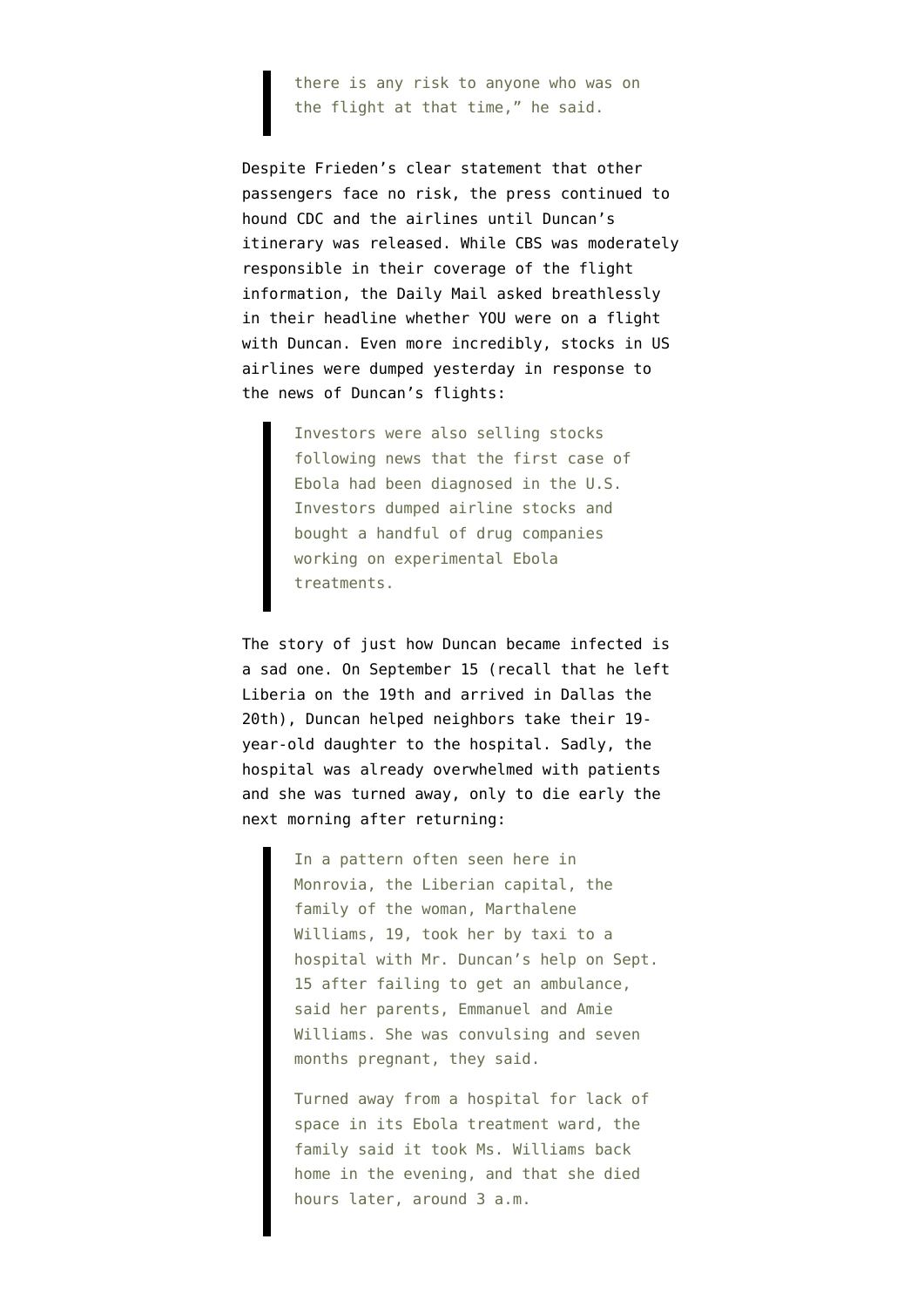Mr. Duncan, who was a family friend and also a tenant in a house owned by the Williams family, rode in the taxi in the front passenger seat while Ms. Williams, her father and her brother, Sonny Boy, shared the back seat, her parents said. Mr. Duncan then helped carry Ms. Williams, who was no longer able to walk, back to the family home that evening, neighbors said.

The hospital in Dallas where Duncan is being treated has received a lot of [criticism](http://www.nytimes.com/2014/10/02/us/after-ebola-case-in-dallas-health-officials-seek-those-who-had-contact-with-patient.html) because he first went there on September 26 but was sent home when only exhibiting a low grade fever:

> When Mr. Duncan first arrived at the hospital last Friday, six days after he had arrived in America, he told a nurse that he had come from West Africa. Public health officials have been urging doctors and nurses to be on the alert for Ebola in anyone who has been in Guinea, Liberia or Sierra Leone. But information about Mr. Duncan's travel was not "fully communicated" to the full medical team, said Dr. Mark Lester, executive vice president of Texas Health Resources, the parent organization that oversees Texas Health Presbyterian Hospital.

As a result, that information was not used in the clinical diagnosis and Mr. Duncan was sent home, with the diagnostic team believing he simply had a low-grade fever from a viral infection, Dr. Lester said.

Those with whom Duncan had contact from the time of the onset of his symptoms until he returned the hospital on September 30 28 (corrected; September 30 was when tests confirmed Ebola after he returned to the hospital on September 28) in much worse condition and was then isolated are being monitored for signs that they